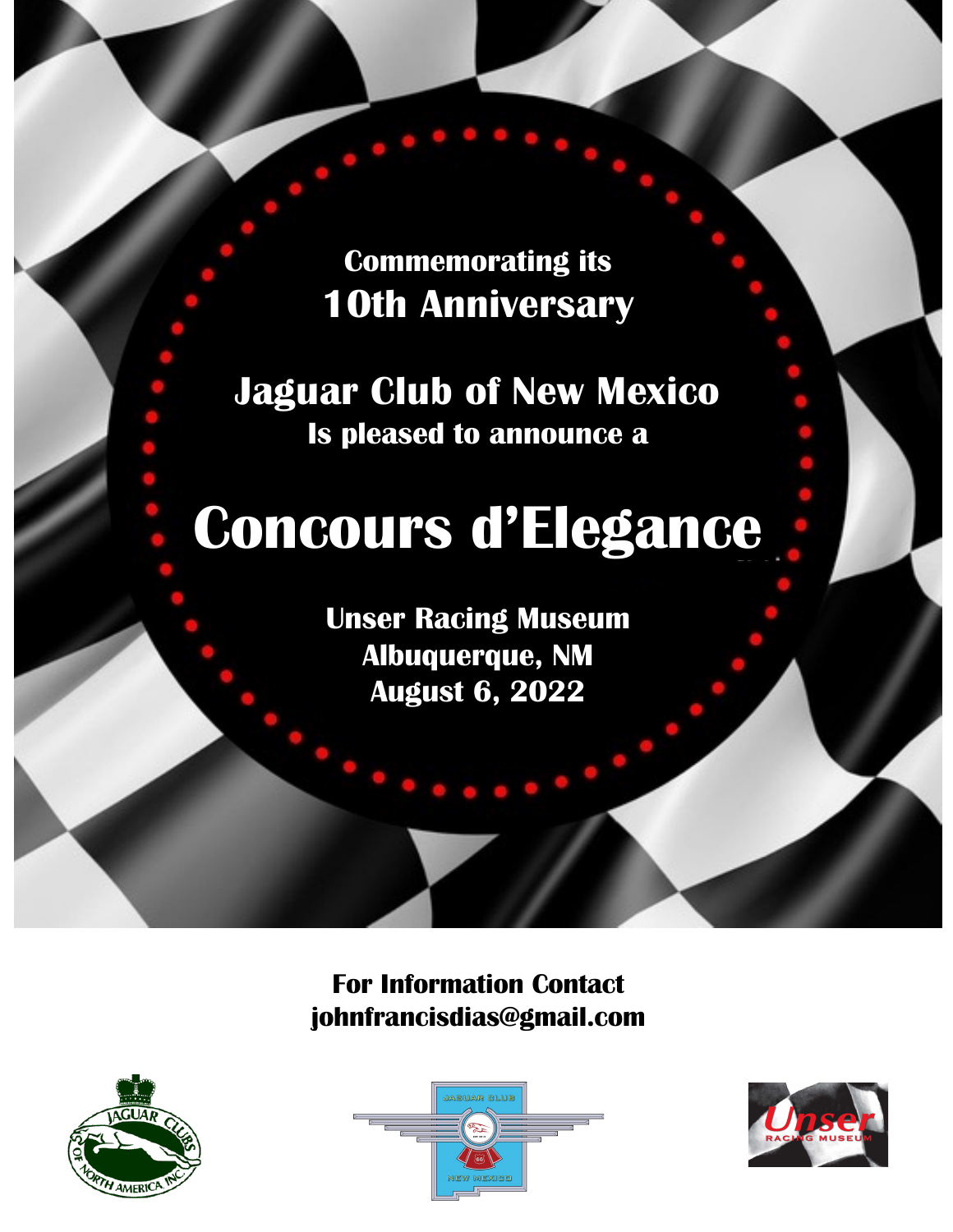

**Jaguar Club of New Mexico 10th Anniversary**

# **Concours d'Elegance**



## **Registration Form**

See Reverse for JCNA Classes and other Important Information

| <b>Registrant Information</b>                         |                                                                                                                       |                      | <b>Information for Judged Cars</b>                                               |
|-------------------------------------------------------|-----------------------------------------------------------------------------------------------------------------------|----------------------|----------------------------------------------------------------------------------|
| Name                                                  |                                                                                                                       |                      | Car 1 Model                                                                      |
| Spouse/Guest                                          |                                                                                                                       |                      | Year                                                                             |
| Address                                               |                                                                                                                       |                      | <b>Body Style</b><br><u> 1989 - Johann Barn, mars ann an t-Amhair ann an t-</u>  |
| City, State, Zip                                      |                                                                                                                       |                      | Color                                                                            |
| Best Phone #                                          | Alternate<br>Phone #                                                                                                  |                      | <b>JCNA Class</b><br>the contract of the contract of the contract of the         |
| Email                                                 | <u> 1989 - Johann Stoff, deutscher Stoff, der Stoff, der Stoff, der Stoff, der Stoff, der Stoff, der Stoff, der S</u> |                      | Car 2 Model<br><u> 1989 - Johann Barbara, martxa alemaniar a</u>                 |
| <b>JCNA Member #</b>                                  | <u> 1989 - Johann Stein, marwolaethau a bhann an t-Amhain an t-Amhain an t-Amhain an t-Amhain an t-Amhain an t-A</u>  |                      | Year<br><u> 1989 - Johann Barbara, martin a</u>                                  |
| <b>JCNA Club Name</b>                                 | <u> 1989 - Johann Stoff, deutscher Stoff, der Stoff, der Stoff, der Stoff, der Stoff, der Stoff, der Stoff, der S</u> |                      | <b>Body Style</b>                                                                |
|                                                       | If attending Awards Dinner, # of chicken entrees                                                                      | # of fish<br>entrees | Color                                                                            |
|                                                       | If certified and willing to judge, enter Judge Number                                                                 |                      | <b>JCNA Class</b><br>the control of the control of the control of the control of |
| <b>Registration Fee</b>                               |                                                                                                                       |                      | <b>Instructions</b>                                                              |
| First JCNA Entry Fee \$55                             |                                                                                                                       |                      | Form may be filled in directly or printed                                        |
| Second JCNA Entry Fee \$35                            |                                                                                                                       |                      | and completed. Form may be emailed to<br>walton@creativecurves.com               |
| Display Only \$25                                     |                                                                                                                       |                      | OR mailed to:                                                                    |
| Friday Night Reception/Saturday Awards Dinner \$68 pp |                                                                                                                       |                      | Lyle Ferrell<br>7529 Bear Canyon Rd NE                                           |
| Non-JCNA Participant Insurance Fee \$20               |                                                                                                                       |                      | Albuquerque, NM 87109.                                                           |
| TOTAL AMOUNT                                          |                                                                                                                       | $\Omega$             | Make check payable to JCNM and mail to<br>Lyle Ferrell at address above.         |

I hereby agree to enter the Jaguar(s) listed on this form in the 2022 JCNM 10<sup>th</sup> Anniversary Concours. In consideration of the right and privilege to enter and participate in this event and other valuable considerations and intending to be legally bound, I do here by agree to release Jaguar Clubs of North America, Jaguar Club of New Mexico, Unser Racing Museum and Hotel Albuquerque for any liabilities or injuries, damages or loss arising from my entry and attendance at this event.